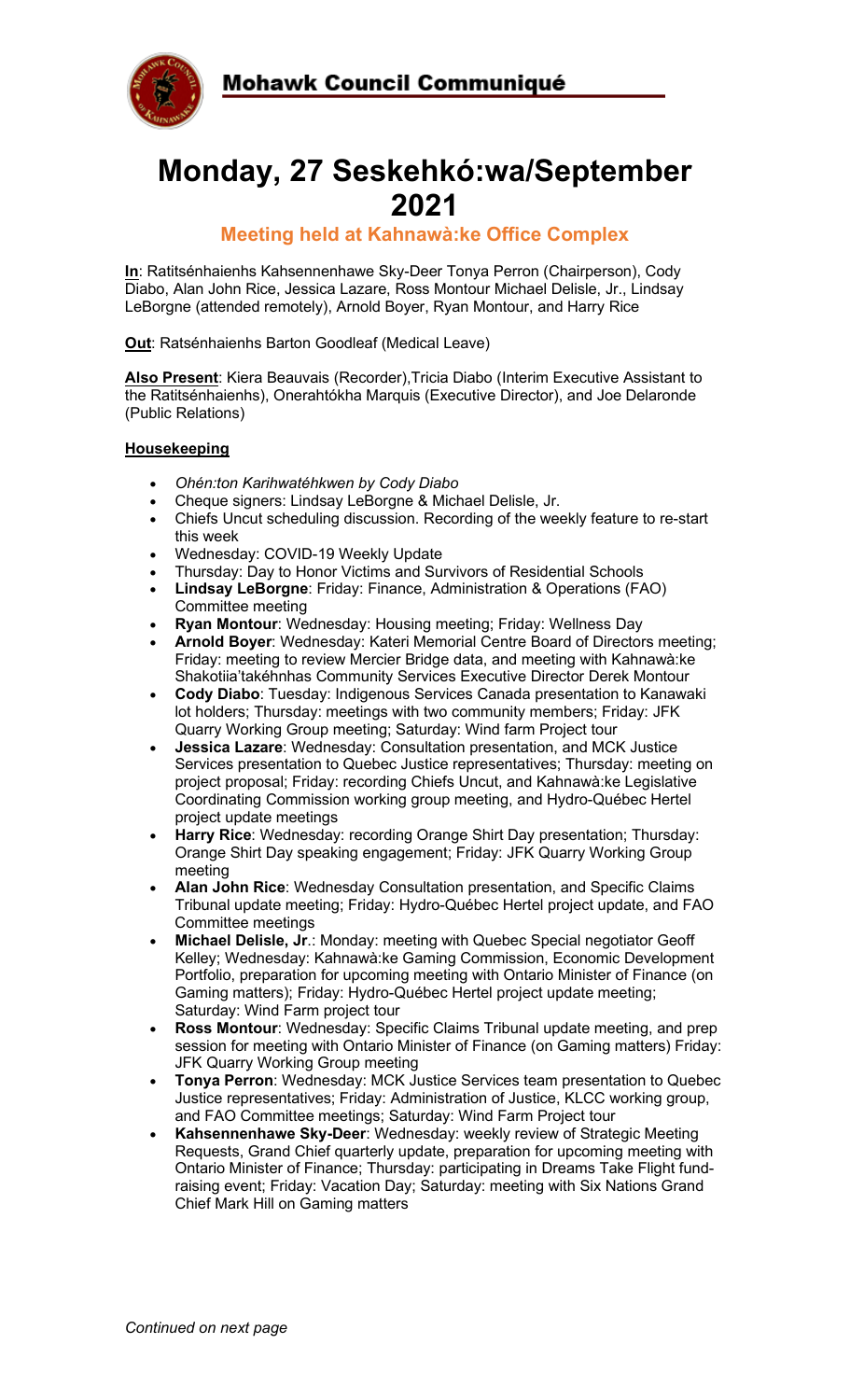

#### **Agenda Items**

#### **Request for Decision, Mohawk Council Executive Directive (MCED) : Update of Signers (Bank of Montreal)**

*Presence of Erica Delisle & Onerahtókha Marquis. Lead Portfolio Chief: Lindsay LeBorgne.* Request to rescind MCED #36/2021-2022 and replace with new MCED. The MCED authorizes Ratitsénhaienhs Kahsennenhawe Sky-Deer, Lindsay LeBorgne & Tonya Perron, MCK Executive Director Onerahtókha Marquis, Executive Strategic Officer Richard Basque, and Executive Operations Officer Kevin Kennedy as signatories for the MCK accounts. Further, Executive Director Onerahtókha Marquis, General Manager of Accounting Carol Two-Axe and Accounts Payable Clerk Kelly Montour are authorized to negotiate, deposit and transfer funds for and on behalf of the Mohawk Council of Kahnawà:ke (MCK) with the bank of Montreal (Akwesasne branch), with the provision that such actions are to credit the accounts of the MCK only. Furthermore, **Passed by Consensus**

#### **Request for Decision, Mohawk Council Executive Directive: Update Signers (Caisse Populaire)**

*Presence of Erica Delisle & Onerahtókha Marquis. Lead Portfolio Chief: Lindsay LeBorgne.* Request to rescind MCED #43/2021-2022 and replace with new MCED that authorizes Ratitsénhaienhs Kahsennenhawe Sky-Deer, Lindsay LeBorgne, Tonya Perron, and Alan John Rice, along with MCK Executive Director Onerahtokha Marquis, Executive Strategic Officer Richard Basque, and Executive Operations Officer Kevin Kennedy, as signatories for the MCK accounts. Further, MCK Executive Director Onerahtókha Marquis, Director of Finance Erica Delisle, General Manager of Accounting Carol Two-Axe and Accounts Payable Clerk Kelly Montour the authority to negotiate, deposit and transfer funds for and on behalf of the Mohawk Council of Kahnawà:ke with the Caisse Populaire Kahnawà:ke with the provision that such actions are to credit the accounts of the MCK only. **Passed by Consensus**

#### **Request for Decision, Mohawk Council Executive Directive: Update Safety Deposit Box Users (Caisse Populaire)**

*Presence of Onerahtókha Marquis. Lead Portfolio Chief: Lindsay LeBorgne.* Request to rescind MCED #44/2021-2022 and replace with new MCED that will authorize Nitsénhaienhs Kahsennenhawe Sky-Deer & Lindsay LeBorgne, MCK Executive Director Onerahtókha Marquis, Director of Finance Erica Delisle, and General Manager of Accounting Carol Two-Axe access to the MCK's safety deposit box located at the Caisse Populaire Kahnawà:ke, as stipulated in the MCED. **Passed by Consensus**

#### **Mohawk Council Executive Directive: Kahnawà:ke Economic Relief Measures (KERM) Fund Extension**

*Presence of Alexis Shackleton (Director of Client-Based Services). Portfolio Chiefs: Michael Delisle, Jr., Kahsennenhawe Sky-Deer & Ross Montour.* Due to the ongoing COVID-19 pandemic, request to extend the mandate of the KERM Fund until the end of January 2022; and authorize the KERM Board of Directors to continue to use the Appropriate Reserves, totalling \$15 million. Please note that the KERM Board must return to a duly-convened Council meeting before the end of December 2021 to review the KERM Mandate and KERM & Business Interruption Fund. **Passed by Consensus**

#### **Request for Decision, Mohawk Council Executive Directive: Kahnawà:ke Gaming Commission (KGC), Appointment of Commissioner**

*Presence of Dwaine White (General Manager, Office of the Council of Chiefs). Lead Portfolio Chief: Michael Delisle, Jr.* Request to support the Nomination of Mr. Frank Phillips for the position of Commissioner to the KGC for a one (1) year term to fill the vacant seat left by outgoing Commissioner Herbert Angus (Herb) Rice. **Passed by Consensus, with Lindsay LeBorgne abstaining due to close family relationship, and Harry Rice abstaining due to close personal friendship.**

#### **Additional Mohawk Council Executive Directives**

Five (5) Land Allotments